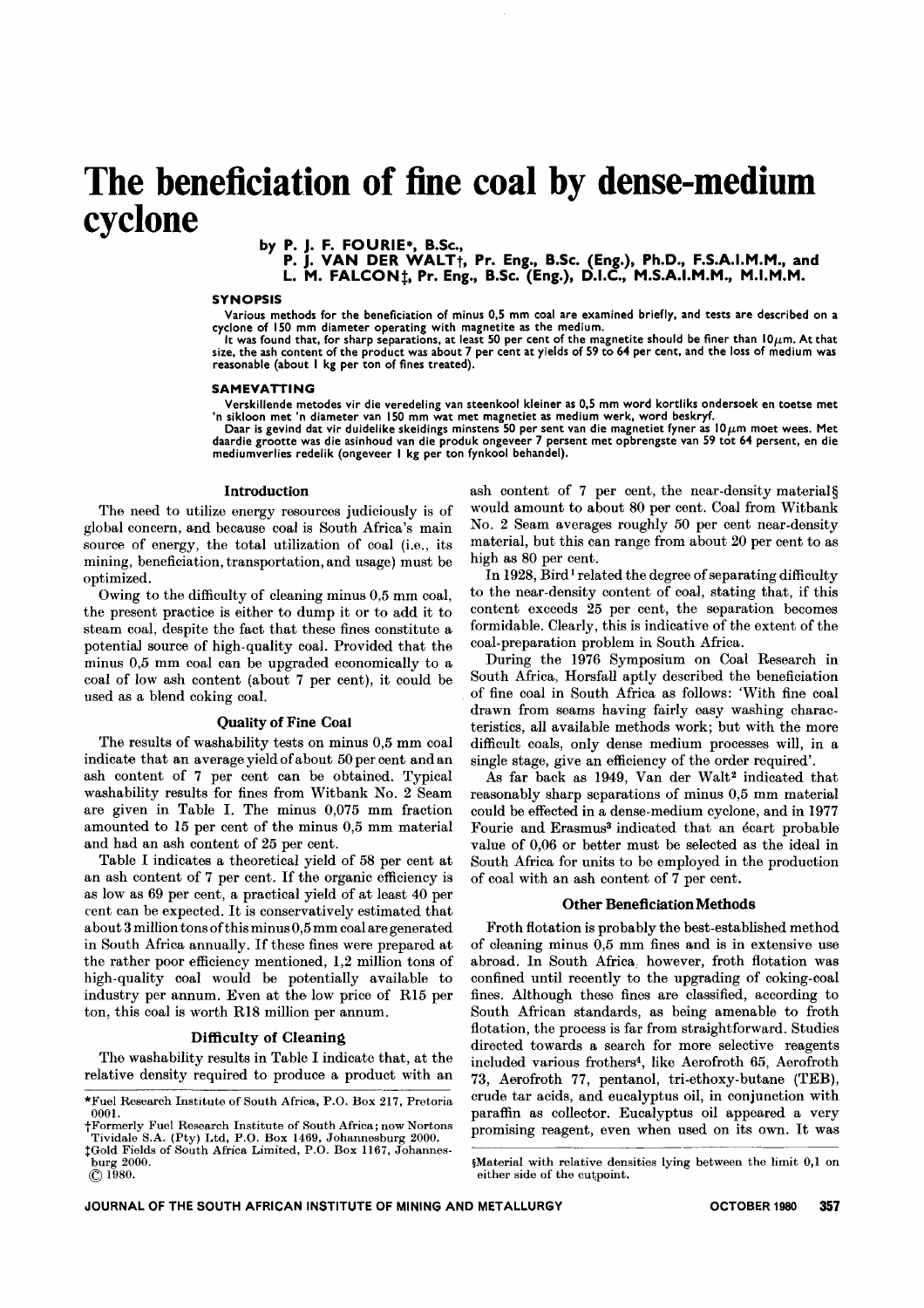TABLE I WASHABILITY OF COAL FROM WITBANK NO. 2 SEAM, SIZE FRACTION BETWEEN 0,5 AND 0,075 mm

| Relative<br>density                                                                                                                                                           | Fractional                                                                            |                                                                                      | Cum. floats                                                                         |                                                                             | Cum. sinks                                                                           |                                                                                      |
|-------------------------------------------------------------------------------------------------------------------------------------------------------------------------------|---------------------------------------------------------------------------------------|--------------------------------------------------------------------------------------|-------------------------------------------------------------------------------------|-----------------------------------------------------------------------------|--------------------------------------------------------------------------------------|--------------------------------------------------------------------------------------|
|                                                                                                                                                                               | ${\bf Y}$ ield<br>℅                                                                   | $_{\rm Ash}$<br>℅                                                                    | Yield<br>℅                                                                          | Ash<br>℅                                                                    | Yield<br>℅                                                                           | Ash<br>℅                                                                             |
| F1.30<br>$1.30 - 1.34$<br>$1.34 - 1.38$<br>$1,38-1,42$<br>$1.42 - 1.46$<br>$1,46 - 1,50$<br>$1.50 - 1.54$<br>$1.54 - 1.58$<br>$1,58 - 1,62$<br>$1.62 - 1.66$<br>$1.66 - 1.70$ | 9,5<br>$_{\rm 8.0}$<br>9.5<br>13,0<br>12,2<br>11,3<br>8,4<br>5,6<br>3,9<br>3.4<br>3,2 | 2,6<br>4,2<br>6,0<br>7.6<br>9,8<br>12,7<br>14.6<br>20.4<br>22,5<br>27,1<br>$^{35,6}$ | 9,5<br>17,5<br>27,0<br>40.0<br>52.2<br>63.5<br>71.9<br>77,5<br>81.4<br>84,8<br>88.0 | 2,6<br>3,3<br>4.3<br>5,4<br>6,4<br>7,5<br>8,3<br>9.2<br>9.9<br>10.5<br>11,5 | 90.5<br>82,5<br>73,0<br>60.0<br>47.8<br>36.5<br>28,1<br>22,5<br>18,6<br>15,2<br>12.0 | 17.9<br>18,2<br>20,9<br>23.8<br>27.4<br>32.0<br>37,2<br>41.4<br>45,3<br>49,4<br>53.1 |
| <b>S1.70</b>                                                                                                                                                                  | $^{12.0}$                                                                             | 53.1                                                                                 |                                                                                     |                                                                             |                                                                                      |                                                                                      |
| Whole coal                                                                                                                                                                    | 100.0                                                                                 |                                                                                      | 100.0                                                                               | 16,5                                                                        |                                                                                      |                                                                                      |

also found effective for certain weakly coking coals<sup>5,  $6$ </sup>.

Other collectors5,6, such as kerosene, dieselene, and turpentine, were investigated, but the outcome was not entirely satisfactory. It is possible that more careful studies would reveal more effective reagents, and this is being pursued.

In contrast, the flotation of non-coking coals proved disappointing in the extreme. Their poor floatability is attributed to the small amount of 'bright' coal they contain.

As a means of cleaning fine coal, water-only cyclones appear attractive for *two* reasons: they offer likely capital-cost advantages, and they can easily be integrated in existing dense-medium washing plants. However, it has been found7,8 that the accuracy of separation is not as a rule sufficiently high to enable this type of separator to rank as an alternative to any of the established dense-medium processes for small coal. A degree of cleaning is undoubtedly achieved, but the ecart probable is about 0,25.

Tests have indicated that the water-only cyclone operates both as a density separator and as a classifier. This results in the cutpoints of various size fractions of the feed being distributed over a wide range of relative densities, and the overall cutpoint is noticeably higher if a considerable amount of fine material is present. The separating effect in the minus  $150 \mu m$  fraction is almost negligible, and that on the coarser fractions is merely an ash reduction; for example, the ash content can be reduced from 17,6 to 15,4 percent at a yield of 75,2 per cent, while the theoretical yield according to the washability characteristics is as high as 94,0 per cent at the same ash content.

Tests on the compound water cyclone<sup>9</sup> or tricone produced promising results. For example, a raw coal smaller than 0,5 mm with an ash content of 18,2 per cent was washed to give a product with an ash content of 12,8 per cent. The ash content of the plus  $150 \mu m$  size fraction was found to be 9,4 per cent, and that of the minus 150  $\mu$ m fraction was still as high as 16,7 per cent. Appropriate desliming can be applied, but that leaves the fraction between 150 and  $75\mu m$  almost untreated. It is therefore considered unlikely that the hydrocyclone

will find wide application in the beneficiation of minus 0,5 mm coal.

Concentrating tables are widely used in the U.S.A. but they are not yet in commercial use in South Africa. Research<sup>10</sup>, however, has indicated that the low capacity of these units can be a major drawback: a quarter-size table cannot handle much more than  $0.5$  t/h if coal of 7 per cent ash is to be produced from coal smaller than 1 mm. Ecart probable values were about 0,08 with serious 'tails' increasing the ash content, and the organic efficiencies were as low as 72 per cent.

Various combinations of flotation, water-only cyclones, and tables were investigated<sup>5,6</sup>, but a product of about 7 per cent ash could be obtained only when the table was used as the second-stage unit. However, this configuration has the disadvantage of low capacity.

# Work Done Elsewhere

In the U.S.A., Deurbrouch<sup>11</sup> has shown the suitability of the dense-medium cyclone for washing down to 0,075 mm. Sokaski and Geer 12have made similar reports, and Mengelers and his co-workers<sup>13, 14</sup> have produced several papers on this subject.

In 1957, the Dutch State Mines and Coppee designed and built *two* dense-medium cyclone plants in Belgium, at Tetre and Witerslag, which treated a feed smaller than 10 mm with effective cleaning to about 0,15 mm. Similar plants followed in the U.S.A., but, although encouraging, the separations were still not of the required efficiency and sharpness<sup>15</sup>.

Unfortunately, most South African coals have difficult washability characteristics. Recourse had therefore to be made to the dense-medium process for the cleaning of minus 0,5 mm coal, but the process had first to be refined to suit the circumstances.

# Pilot Plant

With this objective, the Fuel Research Institute in 1976 erected a dense-medium cyclone pilot plant for the beneficiation of minus 0,5 mm coal, and commissioned it during the first quarter of 1977. Fig. 1 is a simplified

TABLE II SCREEN ANALYSIS OF THE MAGNETITE USED INITIALLY

| Size<br>$\mu$ m | Oversize<br>$\%$         |  |
|-----------------|--------------------------|--|
| 250<br>90       | 0,9<br>$_{1,8}$          |  |
| 50<br>32<br>20  | $\frac{5}{33,8}$<br>90,4 |  |

TABLE III EARLY PLANT PERFORMANCE

| Test | Near-density<br>material | Cut-point | Organic<br>efficiency | Ecart<br>probable |  |
|------|--------------------------|-----------|-----------------------|-------------------|--|
|      |                          |           | 'n                    | 75/25             |  |
|      | 51                       | 1,46      | 89,3                  | 0,035             |  |
| 2    | 25                       | 1,57      | 85,3                  | 0,063             |  |
| 3    | 49                       | 1.44      | 80,1                  | 0,073             |  |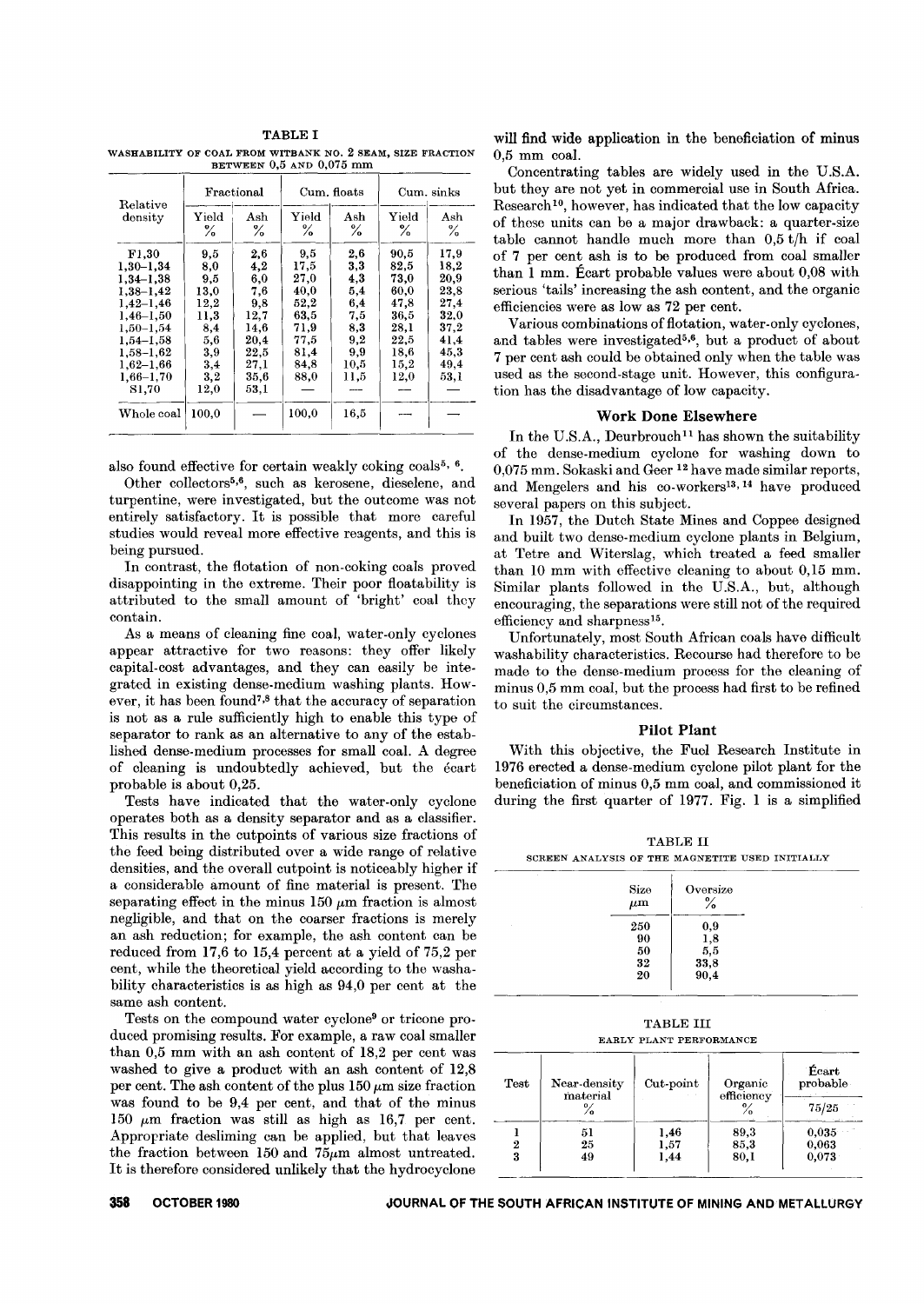

Fig. I-A simplified flowsheet of the dense-medium cyclone plant

diagram showing the flow of the solids and the medium in the pilot plant.

Raw coal nominally smaller than 0,5 mm is deslimed in a cyclone and dewatered on a screen. The fraction between 0,5 and 0,075 mm is mixed with correct dense medium, and is pumped to a separating cyclone 150 mm in diameter. Magnetite is recovered from the washed coal by a bank of magnetic separators, the cleaned coal being thickened in a cyclone and finally dewatered on a screen. The discard from the separating cyclone is treated in a similar way. Each bank of magnetic separators comprises a rougher unit feeding to a cleaner unit, the underflow from both reporting to a scavenger unit.

The following are some of the characteristics of the separating cyclone:

| Coal feedrate            | 5 t/h            |
|--------------------------|------------------|
| Pulp feedrate            | 35 000 l/h       |
| Operating pressure range | 85 to 150 kPa    |
| Diameter                 | $150 \text{ mm}$ |

### Pilot-plant Test

Fairly coarse magnetite was used in the beginning as shown in Table II.

Although the separations were promising (Table III), fairly high losses of magnetite (about 2 to 3 kg per ton of feed coal) were recorded. These losses relate to magnetite that adhered to the products, and exclude any losses in the effluent, which were not measured.

In an attempt to improve the separating performance, much finer magnetite was employed, the size grading shown in Table IV being typical. The plant efficiency improved dramatically, but, as the very fine magneti

was gradually lost from the circuit, the separations deteriorated. The results of Table V are typical of that stage of the investigation.

In Tests 2 and 3, the very fine magnetite was still present, whereas in Test 1 it had been lost from the circuit, indicating that the fineness of the medium is of prime importance for efficient separations.

A batch of extra-fine magnetite with only 2 per cent oversize material at  $27 \mu m$  was obtained and used, resulting in very sharp separations. However, the magnetite losses were beyond control, and it was decided that this aspect should be investigated further. A method of freeing the clean coal and discard from the adhering magnetite and of recovering the very fine magnetite from the effluents by a Magnadisc system proved to be an effective solution to the problem.

The stage had now been reached where sharp and efficient separations could be obtained at a wide range of relative densities (1,40 to 1,90) and at an acceptable loss of medium. However, all the tests had been con-

| <b>TABLE IV</b> |  |  |  |  |                                    |  |  |
|-----------------|--|--|--|--|------------------------------------|--|--|
|                 |  |  |  |  | SCREEN ANALYSIS OF FINER MAGNETITE |  |  |

| Size<br>$\mu$ m | Oversize<br>$\%$ |  |
|-----------------|------------------|--|
| 45,0            | 3,5              |  |
| 27,1            | 12,5             |  |
| 20,8<br>14,8    | 20,0<br>33,5     |  |
| 10,0<br>7,4     | 42,7<br>49,5     |  |

JOURNAL OF THE SOUTH AFRICAN INSTITUTE OF MINING AND METALLURGY **CHALL ACTOBER 1980** 359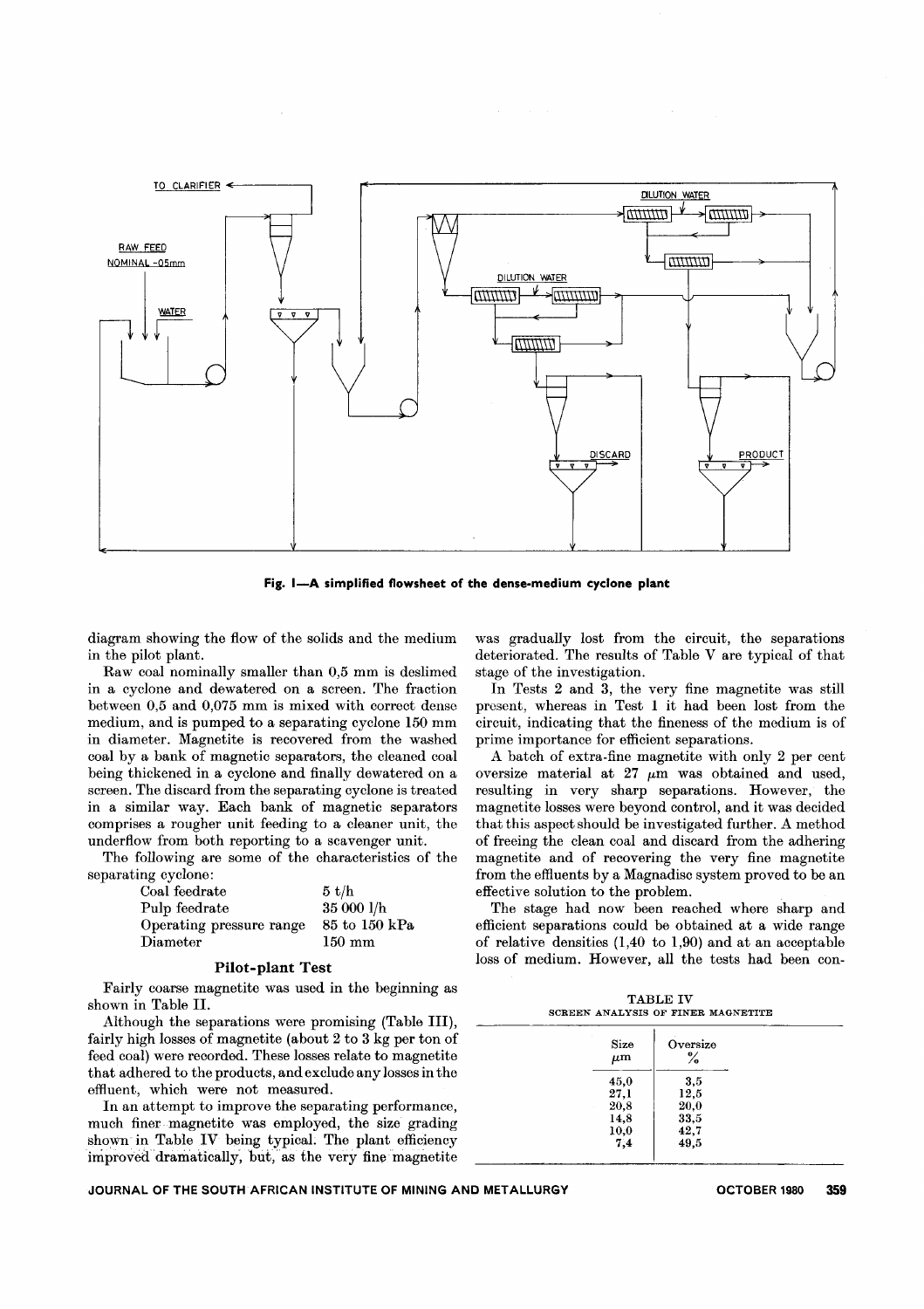ducted over short test periods (about an hour's duration), and continuous runs of, say, eight-hour shifts for several days were considered essential to prove the suitability of the process for commercial operation.

It was also decided that more efficiency parameters should be included in the studies. The drawback of the ecart probable concept is that it takes no cognizance of the asymmetry of the partition curve, and the 'tails' are also frequently ignored. For a better understanding of the performance of the unit, it was decided that the following parameters should be evaluated in all future tests:

- (a) partition density and equal errors cutpoint,
- (b) ecart probable values at partition coefficients of 25/75, 90/10, and 95/5,
- (c) organic efficiency,
- (d) misplaced material in the product and in the discard.

It was further decided that, before a continuous run was attempted, a systematic study should be made of the optimum magnetite fineness for the process.

As a first step, ready-ground very fine magnetite commonly supplied to the market was used as a medium. With this magnetite the difference between the overflow and the underflow densities of the separating cyclone were found to be about 0,9. Under these circumstances, poor performances were recorded.

By the use of progressively finer magnetite, the performance improved, and after considerable testwork it was decided that the size gradings shown in Table VI are ideal.

A bulk sample of minus 0,5 mm fines from Witbank No. 2 Seam weighing several hundred tons was obtained, and the plant went into continuous operation for some seventy hours. The results of four tests carried out during this period are given in Table VII, showing that excellent performance was obtained at a low consumption of medium.

#### Conclusion

It can be concluded that the ready-ground magnetite as supplied to industry at present is not fine enough for the beneficiation of minus 0,5 mm coal by dense-medium

TABLE V LATER PLANT PERFORMANCE

| Test | Near-<br>density | $Cut-$ | Organic<br>effi-<br>ciency<br>℅ | Écart<br>probable | Mag-<br>netite<br>losses<br>kg/t | Misplaced<br>material |            |
|------|------------------|--------|---------------------------------|-------------------|----------------------------------|-----------------------|------------|
|      | content<br>%     | point  |                                 |                   |                                  | In<br>pro-<br>duct    | In<br>disc |
|      | 45               | 1,47   |                                 | 0.089             | 0,7                              | 8,6                   | 14,7       |
| 2    | 44               | 1,45   | 83.7                            | 0,029             | $_{1,9}$                         | $_{7,2}$              | 6,0        |
| 3    | 51               | 1.41   | 76.9                            | 0.038             | 2.7                              | 8.7                   | 6.8        |

TABLE VI IDEAL SIZE DISTRIBUTION OF MAGNETITE



PLANT PERFORMANCE DURING PERIOD OF CONTINUOUS OPERATION

| Parameter                                                                              | $6,5\%$<br>ash<br>$53,1\%$<br>yield | $7,7\%$<br>ash<br>$64,2\%$<br>yield | $7,4\%$<br>ash<br>$58,8\%$<br>yield | 5,9%<br>$_{\rm ash}$<br>$43.3\%$<br>yield |
|----------------------------------------------------------------------------------------|-------------------------------------|-------------------------------------|-------------------------------------|-------------------------------------------|
| Partition density<br>$\ddot{\phantom{a}}$                                              | 1,46                                | 1,50                                | 1,48                                | 1,432                                     |
| Equal errors cutpoint<br>$\ddot{\phantom{0}}$                                          | 1,46                                | 1,50                                | 1.48                                | 1,436                                     |
| Écart probable 75/25<br>$\ddot{\phantom{0}}$                                           | 0,022                               | 0,031                               | 0,025                               | 0,020                                     |
| 90/10<br>$\ddot{\phantom{a}}$                                                          | 0,054                               | 0,065                               | 0,068                               | 0.051                                     |
| 95/5<br>$\ddot{\phantom{1}}$                                                           | 0,085                               | 0.087                               | 0.118                               | 0.078                                     |
| Organic efficiency, %<br>$\ddot{\phantom{0}}$                                          | 91,6                                | 93,0                                | 93.2                                | 93.1                                      |
| Misplaced material in pro-                                                             |                                     |                                     |                                     |                                           |
| duct, $\frac{6}{6}$<br>and the contract of the contract of the<br>$\ddot{\phantom{0}}$ | 5,1                                 | 5,2                                 | 4,8                                 | 4,7                                       |
| Misplaced material in<br>dis-                                                          |                                     |                                     |                                     |                                           |
| card, $\%$<br>$\sim 10^{-11}$                                                          | 3.6                                 | 6,2                                 | 4.6                                 | 3,8                                       |
| Total misplaced material,                                                              |                                     |                                     |                                     |                                           |
| $\ddotsc$<br>$\ddot{\phantom{a}}$                                                      | 8,7                                 | 10,4                                | 9.4                                 | 8,5                                       |
| Magnetite losses in effluent,                                                          |                                     |                                     |                                     |                                           |
| g/l                                                                                    | 0.03                                | 0.02                                | 0.045                               | 0.05                                      |
| $\mathrm{kg}/\mathrm{t}$ feed                                                          | 0,16                                | 0,11                                | 0,45                                | 0,35                                      |
| Magnetite losses adhering,                                                             |                                     |                                     |                                     |                                           |
| kg/t feed                                                                              | 0,65                                | 1,00                                | 0,87                                | 0,55                                      |
| Total magnetite losses,                                                                |                                     |                                     |                                     |                                           |
| kg/t feed                                                                              | 0.81                                | 1,11                                | 1,32                                | 0,90                                      |
|                                                                                        |                                     |                                     |                                     |                                           |

cyclone. For sharp separations, at least 50 per cent of the magnetite should be finer than 10  $\mu$ m. However, if the magnetite is milled too fine, the losses may become excessive.

With magnetite milled to the required specification, the losses are reasonable, at an average of about 1 kg per ton of coal treated. An average of 0,7kg per ton of coal treated for adhering magnetite is probably as low as one can expect. The loss in the plant effluent, which averaged less than 0,3 kg per ton of coal treated, appear exceptionally good if it is remembered that it consists of magnetite substantially below 7,5  $\mu$ m in size.

In view of the excellent separations and low losses of medium achieved over the continuous test run, it was concluded that the process was ready for commercial installation. The first plant using this process is currently under construction at Greenside Colliery. It is being built as an integrated extension to the existing plant on No. 2 Seam. Provision is being made to produce both low-ash coal and middling from a feed that is nominally between 0,5 and 0,075 mm at a maximum feed rate of 45 t/h.

## Acknowledgement

The authors thank the Fuel Research Institute and Gold Fields of South Africa Limited for permission to publish this paper. The views are those of the authors and not necessarily those of the organizations concerned.

#### References

- l. BIRD, B. M. Interpretation of float-and-sink data. *Proceedings Second International Conference on Bituminous Coal,* vo\. 2. 1928.
- 2. VAN DER WALT, P. J. Operating characteristics of the cyclone washer (2nd progress report of research in con-<br>junction with the D S M cyclone washer). Pretoria, Fue Research Institute, *Report* no. 17. 1949.
- 3. FOURIE, P. J. F., and ERASMUS, T. C. Beneficiation of fine coal in the Republic of South Africa. Pretoria, Fuel Research Institute, *Report* no. 58. 1977.
- 4. DE RIDDER, G. J. 'n Verslag oor die toepassing van die skuimflottasieproses in die steenkoolvoorbereidings laboratorium. Pretoria, Fuel Research Institute, *Tech. Memo* no. 4. 1972.

**360 OCTOBER** <sup>1980</sup> **JOURNAL OF THE SOUTH AFRICAN INSTITUTE OF MINING AND METALLURGY**